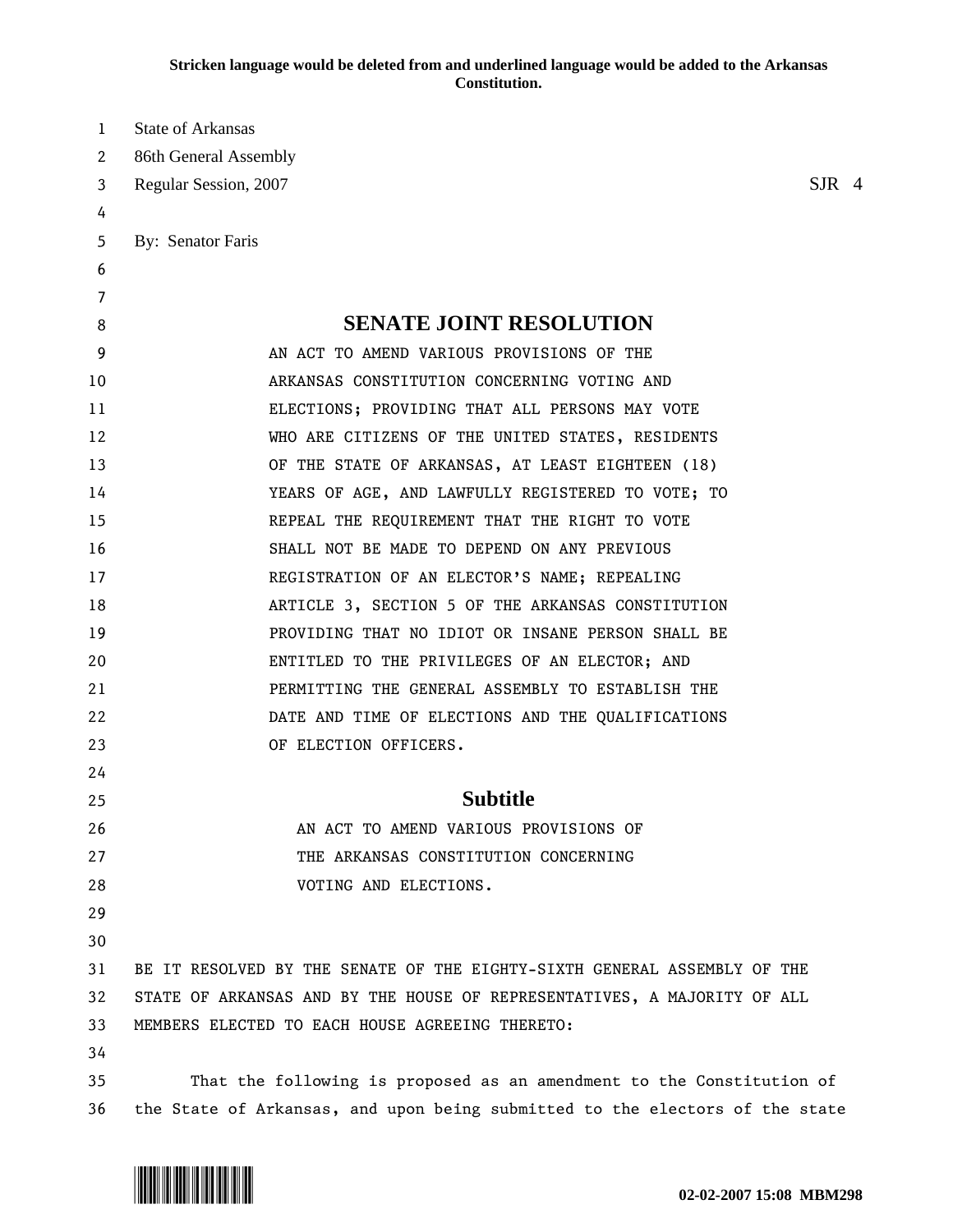1 for approval or rejection at the next general election for Senators and 2 Representatives, if a majority of the electors voting thereon at the election 3 adopt the amendment, the amendment shall become a part of the Constitution of 4 the State of Arkansas, to wit: 5 6 SECTION 1. Section 1 of Article 3 of the Arkansas Constitution is 7 amended to read as follows: 8 **§** 1. Qualifications of electors - Equal suffrage - Poll tax. 9 Every citizen of the United States of the age of twenty-one years, who 10 has resided in the State twelve months, in the county six months, and in the 11 precinct, town or ward one month, next preceding any election at which they 12 may propose to vote, except such persons as may for the commission of some 13 felony be deprived of the right to vote by law passed by the General 14 Assembly, and who shall exhibit a poll tax receipt or other evidence that 15 they have paid their poll tax at the time of collecting taxes next preceding 16 such election, shall be allowed to vote at any election in the State of 17 Arkansas, provided, that persons who make satisfactory proof that they have 18 attained the age of twenty-one years since the time of assessing taxes next 19 preceding said election and possess the other necessary qualifications, shall 20 be permitted to vote; and, provided, further, that the said tax receipt shall 21 be so marked by dated stamp or written endorsement by the judges of election 22 to whom it may be first presented as to prevent the holder thereof from 23 voting more than once at any election. It is declared to be the purpose of 24 this amendment to deny the right of suffrage to aliens and it is declared to 25 be the purpose of this amendment to confer suffrage equally upon both men and 26 women, without regard to sex; provided, that women shall not be compelled to 27 serve on juries. [As amended by Const. Amend. 8.] Except as otherwise 28 provided by this Constitution, any person may vote in an election in this 29 state who is: 30 (1) A citizen of the United States; 31 (2) A resident of the State of Arkansas; 32 (3) At least eighteen (18) years of age; and 33 (4) Lawfully registered to vote in the election. 34 35 SECTION 2. Section 2 of Article 3 of the Arkansas Constitution is 36 amended to read as follows: